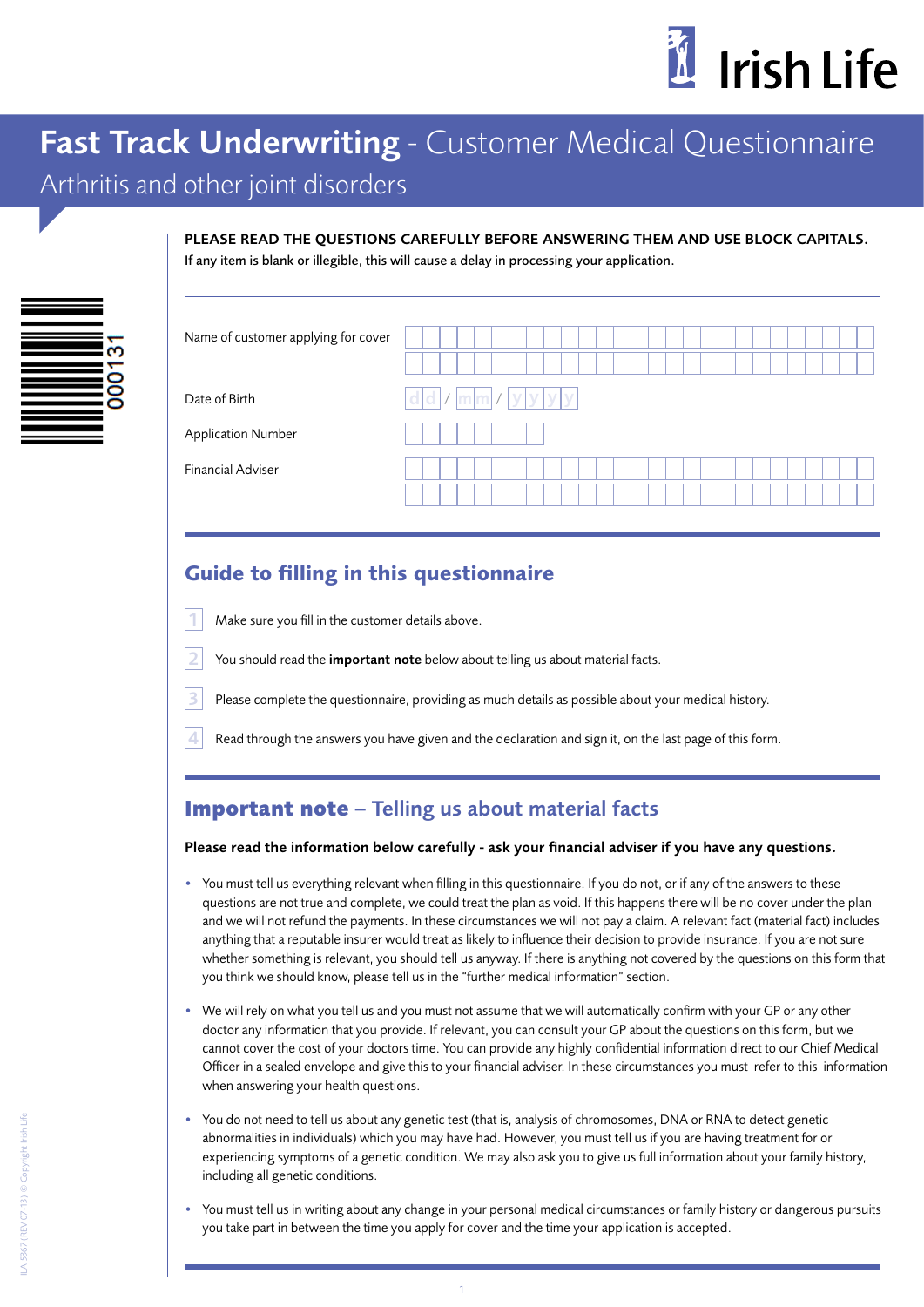# **Diagnosis**

|                                           | Q1. What is the condition or symptoms that you suffer from?                                                                                                   |       |                        |                      |      |  |                     |       |
|-------------------------------------------|---------------------------------------------------------------------------------------------------------------------------------------------------------------|-------|------------------------|----------------------|------|--|---------------------|-------|
|                                           | osteoarthritis                                                                                                                                                |       |                        | rheumatoid arthritis |      |  | psoriatic arthritis |       |
|                                           | gout                                                                                                                                                          |       | ankylosing spondylitis |                      |      |  | joint replacement   |       |
| Other (please name)                       |                                                                                                                                                               |       |                        |                      |      |  |                     |       |
| Q2. When was the condition diagnosed?     |                                                                                                                                                               |       |                        |                      |      |  |                     |       |
|                                           | And please describe your symptoms at the time of diagnosis                                                                                                    |       |                        |                      |      |  |                     |       |
|                                           |                                                                                                                                                               |       |                        |                      |      |  |                     |       |
|                                           |                                                                                                                                                               |       |                        |                      |      |  |                     |       |
|                                           |                                                                                                                                                               |       |                        |                      |      |  |                     |       |
| <b>Symptoms</b>                           |                                                                                                                                                               |       |                        |                      |      |  |                     |       |
| Q3. What joints are affected?             |                                                                                                                                                               |       |                        |                      |      |  |                     |       |
|                                           | ankles                                                                                                                                                        | knees |                        |                      | hips |  |                     | spine |
| Other (please name)                       |                                                                                                                                                               |       |                        |                      |      |  |                     |       |
| Q4. Do you have any current symptoms?     |                                                                                                                                                               |       |                        |                      |      |  | Yes                 | No    |
|                                           | If Yes, please describe your symptoms and how frequently they occur?                                                                                          |       |                        |                      |      |  |                     |       |
|                                           |                                                                                                                                                               |       |                        |                      |      |  |                     |       |
|                                           |                                                                                                                                                               |       |                        |                      |      |  |                     |       |
|                                           | Q5. When did you last experience major symptoms?                                                                                                              |       |                        |                      |      |  |                     |       |
|                                           | i.e. required steroids, A&E referral, inpatient treatment or an increase in medication.                                                                       |       |                        |                      |      |  |                     |       |
|                                           | Please confirm the dates, symptoms and treatment required for any major episodes in the last 5 years                                                          |       |                        |                      |      |  |                     |       |
|                                           |                                                                                                                                                               |       |                        |                      |      |  |                     |       |
|                                           |                                                                                                                                                               |       |                        |                      |      |  |                     |       |
|                                           | Q6. What has your G.P. or specialist told you about the current control of your condition?                                                                    |       |                        |                      |      |  |                     |       |
|                                           |                                                                                                                                                               |       |                        |                      |      |  |                     |       |
|                                           |                                                                                                                                                               |       |                        |                      |      |  |                     |       |
| Q7. Is your mobility impaired in any way? |                                                                                                                                                               |       |                        |                      |      |  | Yes                 | No    |
|                                           | If Yes, please describe how. e.g use of a walking stick or walking frame                                                                                      |       |                        |                      |      |  |                     |       |
|                                           |                                                                                                                                                               |       |                        |                      |      |  |                     |       |
|                                           |                                                                                                                                                               |       |                        |                      |      |  |                     |       |
|                                           | Q8. Have you experienced any associated complications or symptoms affecting the bowel, skin, eye, lungs or heart?                                             |       |                        |                      |      |  |                     |       |
|                                           |                                                                                                                                                               |       |                        |                      |      |  | Yes                 |       |
|                                           |                                                                                                                                                               |       |                        |                      |      |  |                     |       |
|                                           | Q9. Have your symptoms meant you can't carry out daily duties or work?<br>Please provide dates that you have been absent from work within the past five years |       |                        |                      |      |  | Yes                 |       |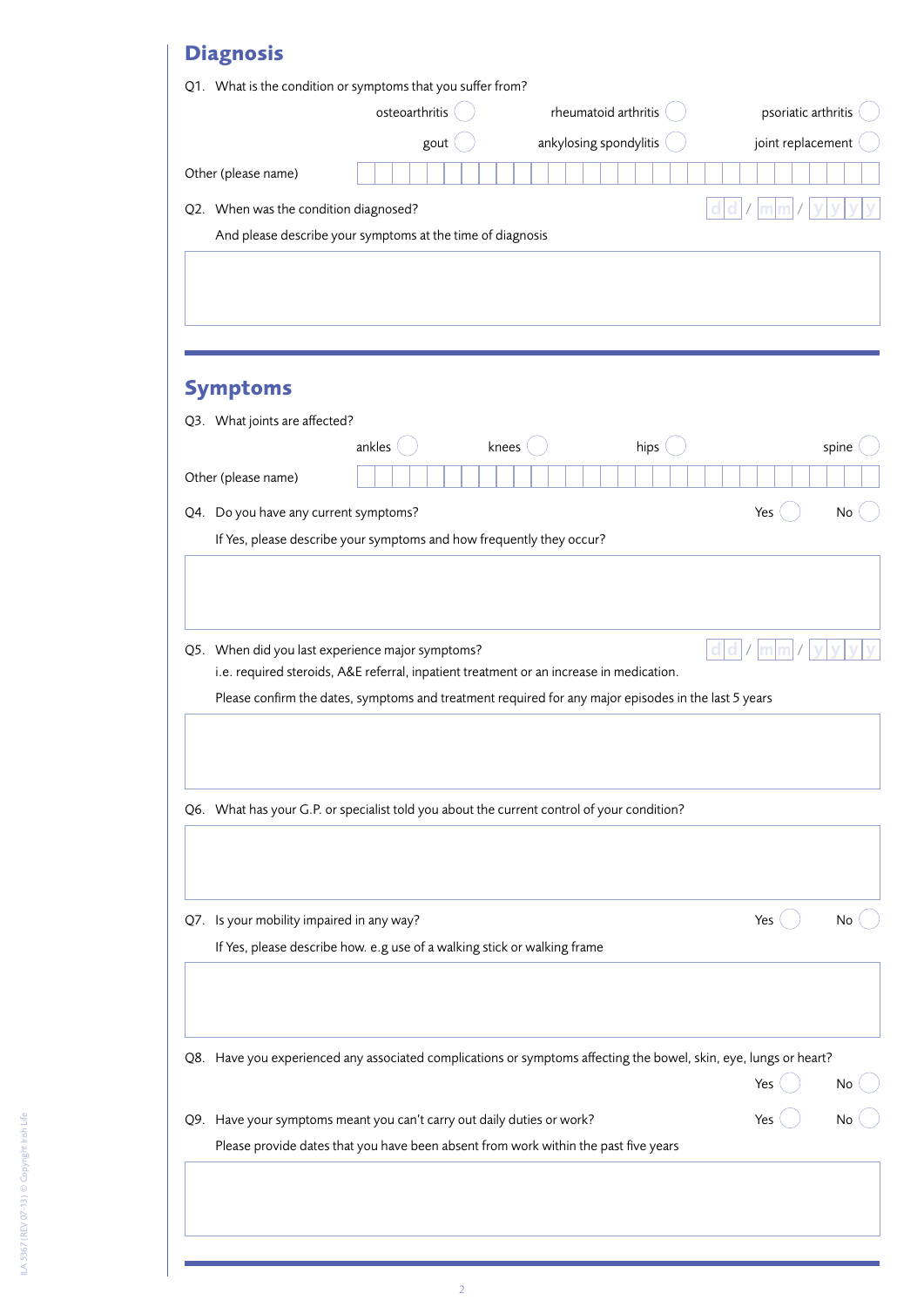| If Yes, please provide full details including name and dosage. e.g. Methotrexate, Humira etc.                          |     |    |
|------------------------------------------------------------------------------------------------------------------------|-----|----|
|                                                                                                                        |     |    |
|                                                                                                                        |     |    |
|                                                                                                                        |     |    |
|                                                                                                                        |     |    |
|                                                                                                                        |     |    |
|                                                                                                                        |     |    |
|                                                                                                                        |     |    |
| Q11. Please confirm the date and results of your latest investigations or review carried out regarding your condition? |     |    |
| e.g bloods, scans, consultant reviews etc                                                                              |     |    |
|                                                                                                                        |     |    |
|                                                                                                                        |     |    |
|                                                                                                                        |     |    |
|                                                                                                                        |     |    |
|                                                                                                                        |     |    |
|                                                                                                                        |     |    |
|                                                                                                                        |     |    |
| Q12. Have any treatment changes been discussed or are you currently awaiting any further                               |     |    |
| investigations, specialist review or surgery?                                                                          | Yes | No |
| If Yes, please give details                                                                                            |     |    |
|                                                                                                                        |     |    |
|                                                                                                                        |     |    |
|                                                                                                                        |     |    |
|                                                                                                                        |     |    |
|                                                                                                                        |     |    |
|                                                                                                                        |     |    |
|                                                                                                                        |     |    |
|                                                                                                                        |     |    |
|                                                                                                                        |     |    |
| Q13. Is there any other information that you would like to include to assist our assessment?                           |     |    |
|                                                                                                                        |     |    |
|                                                                                                                        |     |    |
|                                                                                                                        |     |    |
|                                                                                                                        |     |    |
|                                                                                                                        |     |    |
|                                                                                                                        |     |    |
|                                                                                                                        |     |    |
|                                                                                                                        |     |    |
|                                                                                                                        |     |    |
|                                                                                                                        |     |    |
|                                                                                                                        |     |    |
|                                                                                                                        |     |    |
|                                                                                                                        |     |    |
|                                                                                                                        |     |    |